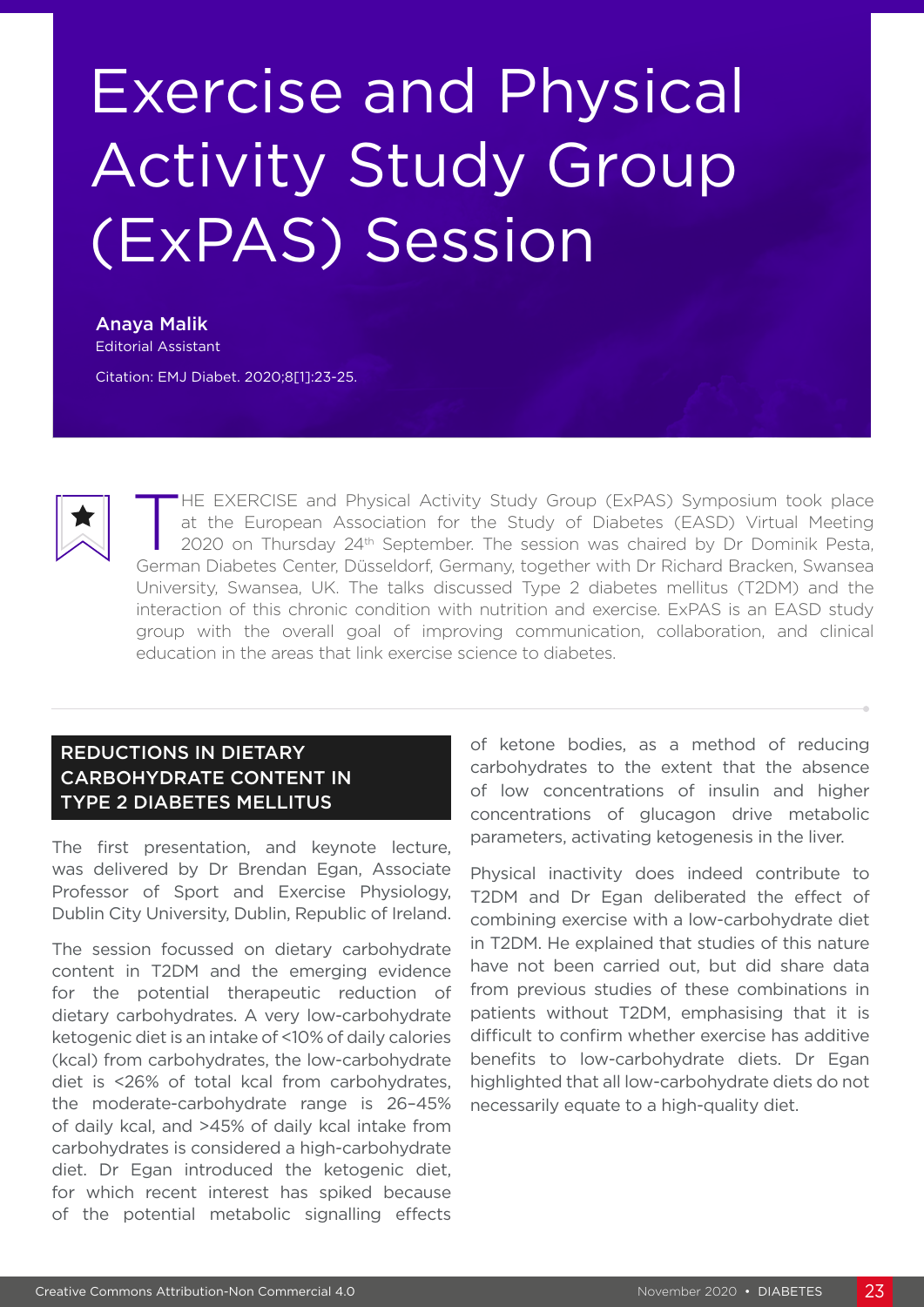#### *"ExPAS*

*is an EASD*  study group *with the overall goal of improving communication, collaboration, and clinical education in the areas that link exercise science to diabetes."*

## UNDERLYING MECHANISMS OF DIABETES REMISSION: 1-YEAR INTENSIVE LIFESTYLE INTERVENTION

The 2019 study, "The underlying mechanisms of Type 2 diabetes remission: 1 year after an intensive lifestyle intervention," was presented by Ms Mette Yun Johansen, University of Copenhagen, Copenhagen, Denmark.

Participants with T2DM were randomised to standard care (n=34), or standard care and intensive lifestyle intervention, with a high volume of exercise (n=64), groups. During a 1-year intervention period, baseline, 12-month, and 24-month follow-up measurements were taken, and partial or complete remission, defined as glycaemic control with no glucose-lowering medications at 12- and 24-months follow-up, was investigated.

In the intensive lifestyle group, 23% achieved some remission compared to 7% in the standard care group. Follow-up investigations allowed the authors to conclude that remission is characterised by changes in some underlying pathophysiological characteristics of T2DM.

#### INTERACTION BETWEEN METFORMIN AND PHYSICAL ACTIVITY

The next presentation was delivered by Ms Nanna Pilmark, Centre for Cancer and Organ Diseases, Rigshospitalet, Copenhagen, Denmark, who spoke about a new study that investigated the combined effect of physical activity and metformin to improve glycaemic control. The study evaluated whether a 12-week exercise training programme would improve postprandial glucose and whether potential improvements were affected by metformin treatment.

The authors tested individuals at baseline, 3 weeks after randomisation for metformin or placebo treatment, and after 12 weeks, during which time an intensive training intervention was executed alongside metformin or placebo. There was a reduction in postprandial glucose from baseline to the study end, with no difference between the placebo and metformin groups, but reduction occurred at different timepoints between groups. In the placebo group, reduction was seen during the exercise period, suggesting that the intervention was effective at managing postprandial glycaemia. In the metformin treatment group, the reduction was seen before the exercise period.